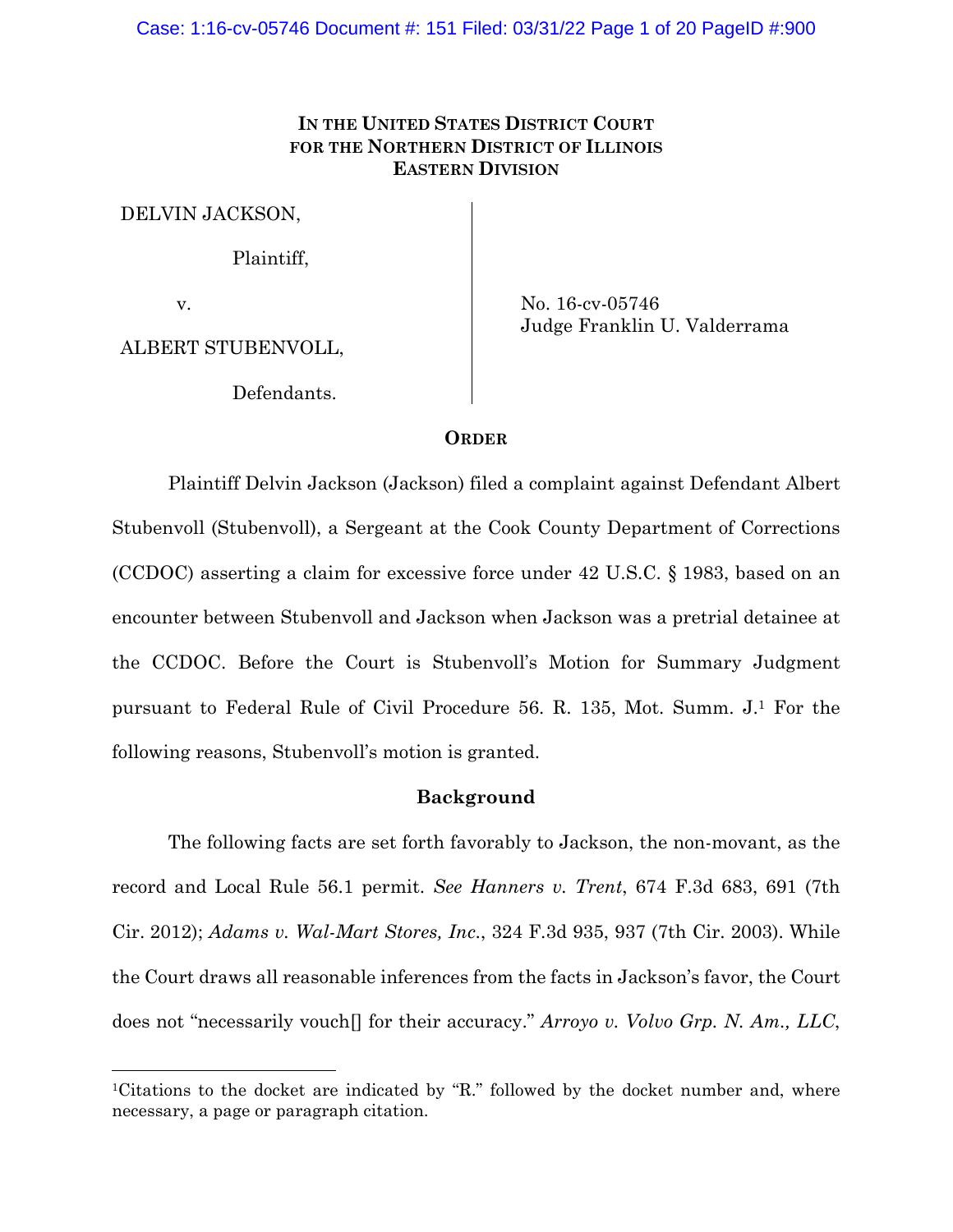#### Case: 1:16-cv-05746 Document #: 151 Filed: 03/31/22 Page 2 of 20 PageID #:901

805 F.3d 278, 281 (7th Cir. 2015) (citation omitted). *See Knopick v. Jayco, Inc*., 895 F.3d 525, 527 (7th Cir. 2018) (citation omitted) ("Given this summary judgment lens, we do not vouch for the objective truth of all of these facts."). This background section details all material undisputed facts and notes where facts are disputed.

At all times relevant to this litigation, Jackson was an inmate at the CCDOC. Pl.'s Resp. DSOF ¶ 2.2 Stubenvoll is an employee of the Cook County Sheriff's Office and is a Correctional Sergeant at the CCDOC. *Id.* ¶ 3. On December 2, 2015, Jackson was scheduled to go to court. *Id.* ¶ 12. When it came time for Jackson to be handcuffed to attend court, he requested that the officer place the handcuffs over his thermal sleeves. *Id.* ¶ 13. The officer denied the request and called for Stubenvoll, after Jackson requested to speak to a sergeant. *Id.* ¶¶ 14–17.

Upon arriving at Jackson's cell, Stubenvoll spoke with Jackson and explained that the officers would not place handcuffs over Jackson's thermal sleeves due to security concerns that detainees could escape the handcuffs if a barrier is between the wrist and the handcuff. Pl.'s Resp. DSOF ¶ 18. Jackson and Stubenvoll exchanged words and Jackson crossed his arms. *Id.* ¶ 19. Jackson refused to be handcuffed unless they were placed over his thermal sleeves. *Id.* ¶ 20. After this exchange, Stubenvoll and another officer escorted Jackson back to his cell. *Id.* ¶ 21. Approximately ten minutes later, Stubenvoll and the officer returned to Jackson's

<sup>2</sup>Citations to the parties' Local Rule 56.1 Statements of Material Facts are identified as follows: "DSOF" for Stubenvoll's Statement of Undisputed Facts (R. 137); "Pl.'s Resp. DSOF" for Jackson's Response to Stubenvoll's Statement of Undisputed Facts (R. 145); "PSOAF" for Jackson's Statement of Additional Facts (R. 145); and "Def.'s Resp. PSOAF" for Stubenvoll's Response to Jackson's Statement of Additional Facts (R. 147).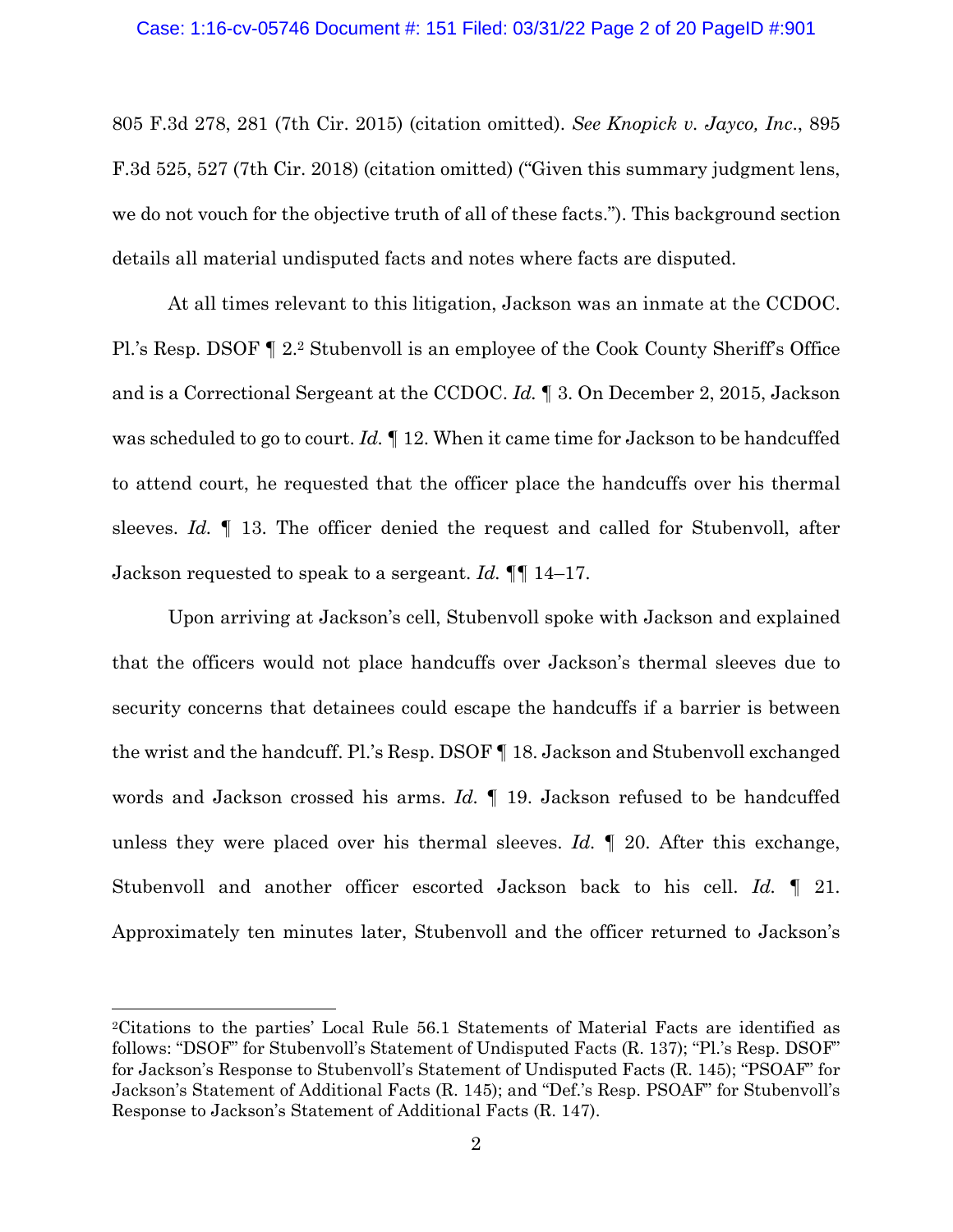#### Case: 1:16-cv-05746 Document #: 151 Filed: 03/31/22 Page 3 of 20 PageID #:902

cell and Stubenvoll placed handcuffs on Jackson before escorting him to the elevator. *Id.*  $\P$  22–23. Although the parties disagree over the contents of the conversation, both admit that during the escort, Jackson was "jawing"3 at Stubenvoll multiple times, and a few unidentifiable detainees were amused by the statements Jackson made. *Id.* ¶ 27; Defs.' Resp. PSOAF ¶¶ 3, 5.

Once the parties were in the elevator, Jackson and Stubenvoll's version of events diverge. As Stubenvoll tells it, Jackson continued talking to Stubenvoll and Stubenvoll responded by telling Jackson to face the elevator wall. DSOF ¶¶ 28–29. Jackson did not turn and face the wall. *Id.* ¶ 30. Rather, while still handcuffed, Jackson approached Stubenvoll twice while the two were in the elevator. *Id.* ¶ 31. Stubenvoll asserts he extended his arms to create space and took a step back each time to prevent each of Jackson's approaches. *Id.* ¶¶ 32–33. According to Stubenvoll, on the third approach, Jackson kicked Stubenvoll in the groin. *Id.* ¶ 35. Seconds after the kick, the elevator doors opened and Stubenvoll took a firm grip of Jackson's handcuffs and moved Jackson into the hallway in the basement to the custody of other officers. *Id.* ¶¶ 36–39. Stubenvoll states that he paused for a moment at the door of the breakroom to inspect and create a video recording of his pants as evidence of being kicked by Jackson. *Id.* ¶ 40.

As Jackson tells it, Stubenvoll knew there were no cameras in the elevator. PSOAF ¶ 9. Once Jackson and Stubenvoll got into the elevator, the two were about six feet apart. Def.'s Resp. PSOAF ¶ 10. While they were in the elevator, Jackson

<sup>3</sup>Stubenvoll called Jackson's "jawing" verbal assault. Defs.' Resp. PSOAF ¶ 4.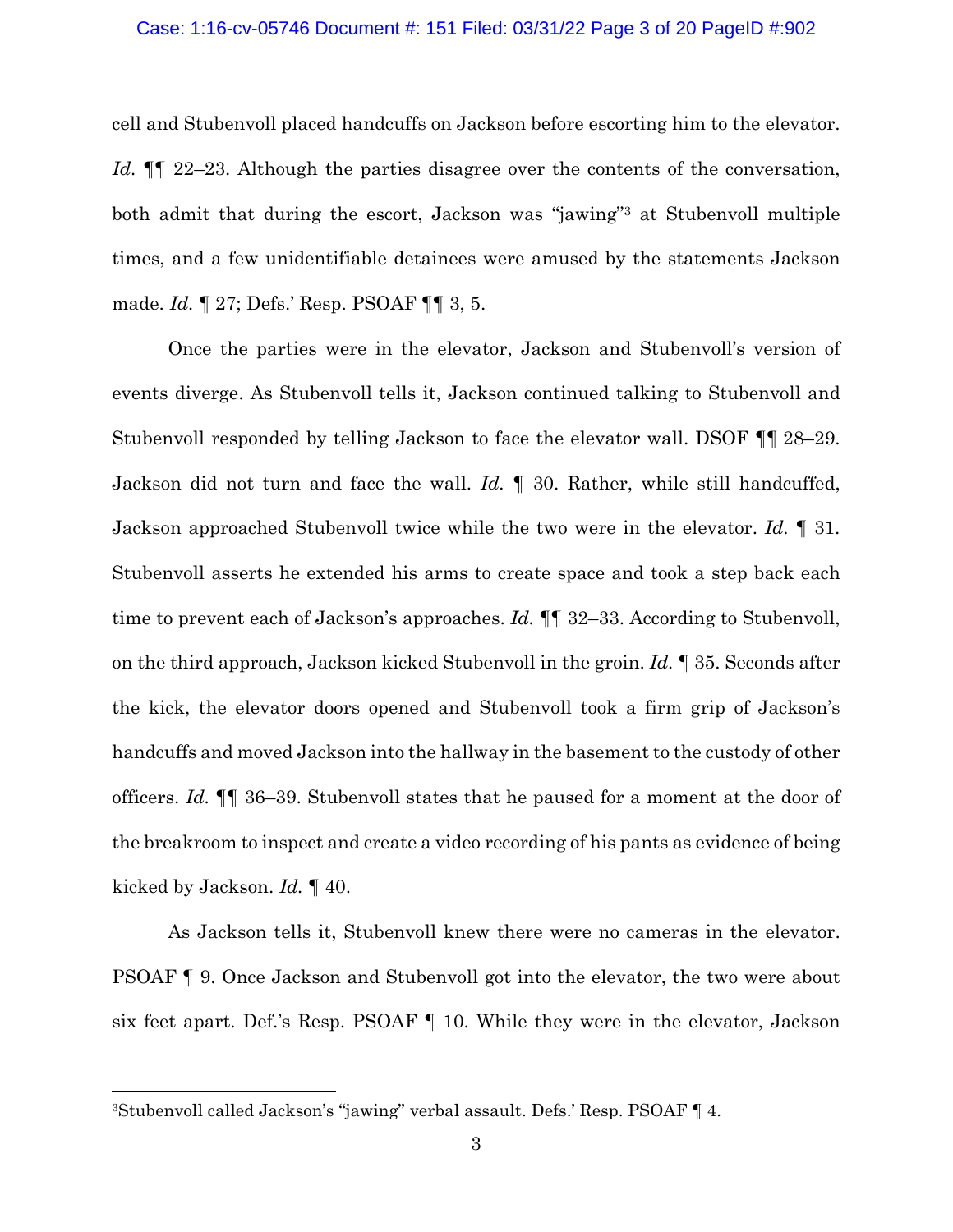#### Case: 1:16-cv-05746 Document #: 151 Filed: 03/31/22 Page 4 of 20 PageID #:903

repeatedly complained that Stubenvoll put the handcuffs on too tight. *Id.* ¶ 11. In response, Stubenvoll told Jackson: "I can do what I want to do, and I don't have to answer to you" before physically turning Jackson around to face the elevator. Pl.'s Resp. DSOF ¶ 28. Stubenvoll then stuck both his hands out and pushed Jackson into the elevator wall, twice. PSOAF ¶ 17. Jackson asserts that his right shoulder and back hit the elevator wall because of the push. Pl.'s Resp. DSOF ¶¶ 45–47, 52.4 After the elevator door opened, Stubenvoll grabbed Jackson by the handcuffs and escorted him about a two-block walk to the custody of other officers. *Id.* ¶ 36. Jackson denies kicking Stubenvoll while they were in the elevator. *Id.* ¶ 35.5

It is undisputed that, following the alleged kick, Stubenvoll pressed criminal charges against Jackson, who was tried before a jury and found not guilty. Def.'s Resp. PSOAF ¶¶ 35–36.

Jackson filed suit against Stubenvoll asserting one claim for excessive force under 42 U.S.C.§ 1983. R. 12, Amend. Compl. Stubenvoll's motion for summary judgment is before the Court. Mot. Summ. J.

### **Legal Standard**

Summary judgment must be granted "if the movant shows that there is no genuine dispute as to any material fact and the movant is entitled to judgment as a

<sup>4</sup>The summary judgment briefs rely on a number of undisputed and disputed facts relating to Jackson's injury and subsequent medical care, but because the disposition of the motion does not rely on those facts, they are omitted from the background section.

<sup>5</sup>Stubenvoll asserts that because Jackson did not timely respond to Defendant's Requests to Admit, Defendants' Request for Admission No. 5 ("Admit that Plaintiff kicked Defendant in the groin area on December 2, 2015") is admitted. R. 136, Reply at 8 n.2 (citing Fed. R. Civ. P. 36(a)(3)). However, because the Court finds, as discussed further below, that Stubenvoll's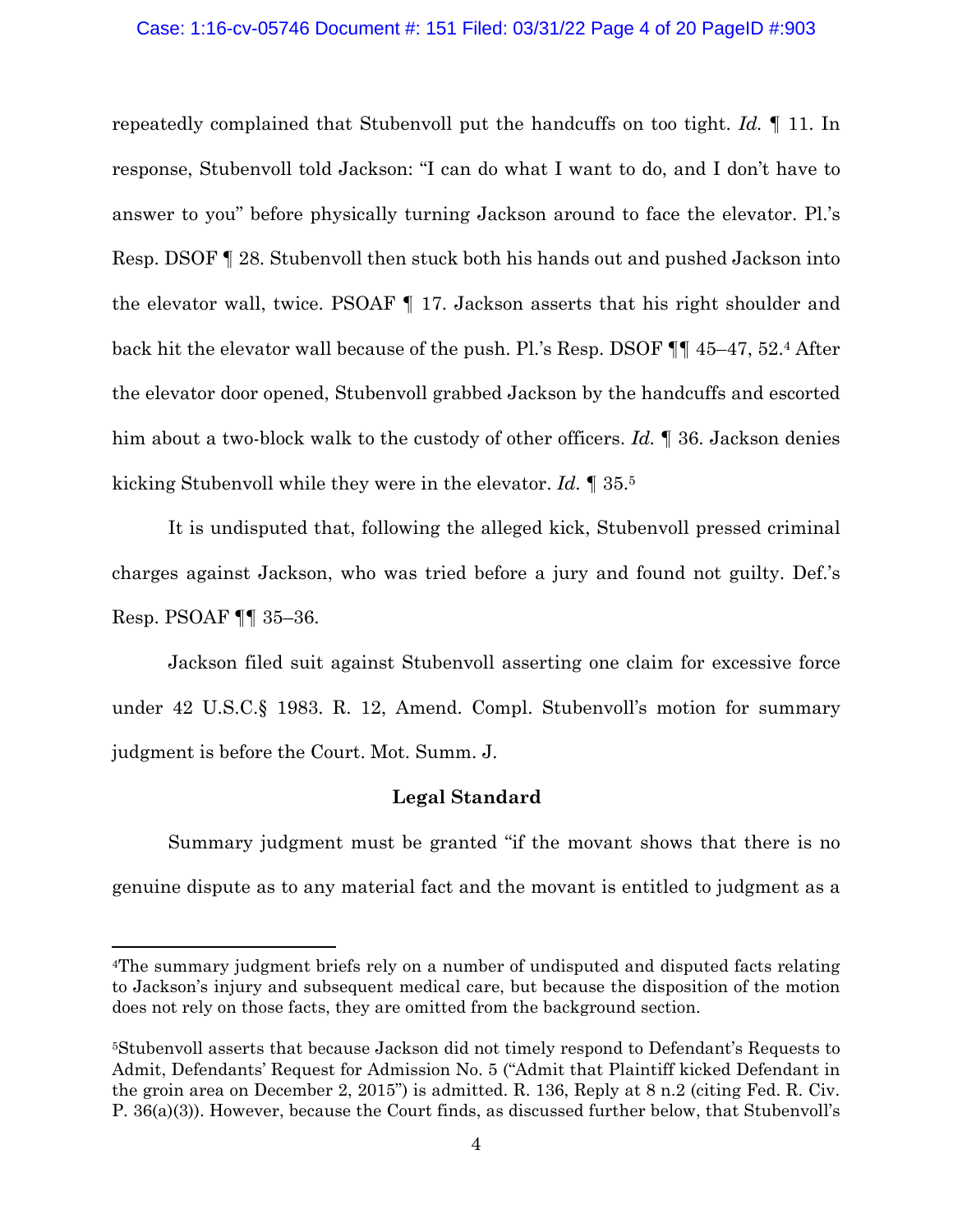#### Case: 1:16-cv-05746 Document #: 151 Filed: 03/31/22 Page 5 of 20 PageID #:904

matter of law." Fed. R. Civ. P. 56(a). The party seeking summary judgment has the initial burden of showing that there is no genuine dispute and that they are entitled to judgment as a matter of law. *Carmichael v. Village of Palatine*, 605 F.3d 451, 460 (7th Cir. 2010); *see also Celotex Corp. v. Catrett*, 477 U.S. 317, 323 (1986); *Wheeler v. Lawson*, 539 F.3d 629, 634 (7th Cir. 2008). If this burden is met, the adverse party must then "set forth specific facts showing that there is a genuine issue for trial." *Anderson*, 477 U.S. at 256. A genuine issue of material fact exists if "the evidence is such that a reasonable jury could return a verdict for the nonmoving party." *Anderson v. Liberty Lobby, Inc.*, 477 U.S. 242, 248 (1986). In evaluating summary judgment motions, courts must view the facts and draw reasonable inferences in the light most favorable to the non-moving party. *Scott v. Harris*, 550 U.S. 372, 378 (2007). The court may not weigh conflicting evidence or make credibility determinations, *Omnicare, Inc. v. UnitedHealth Grp., Inc.*, 629 F.3d 697, 704 (7th Cir. 2011), and must consider only evidence that can "be presented in a form that would be admissible in evidence." Fed. R. Civ. P. 56(c)(2).

### **Analysis**

 Jackson has brought one claim in this case; he alleges, pursuant to 42 U.S.C. § 1983, that Stubenvoll violated his rights under the Fourteenth Amendment Due Process clause through the use of excessive force. Amend. Compl.

The Fourteenth Amendment Due Process Clause protects pretrial detainees from an officer's use of excessive force. *Kingsley v. Hendrickson*, 576 U.S. 389, 397

force, even without the kick, was *de minimis*, the Court need not address Jackson's failure to timely respond to the requests for admission.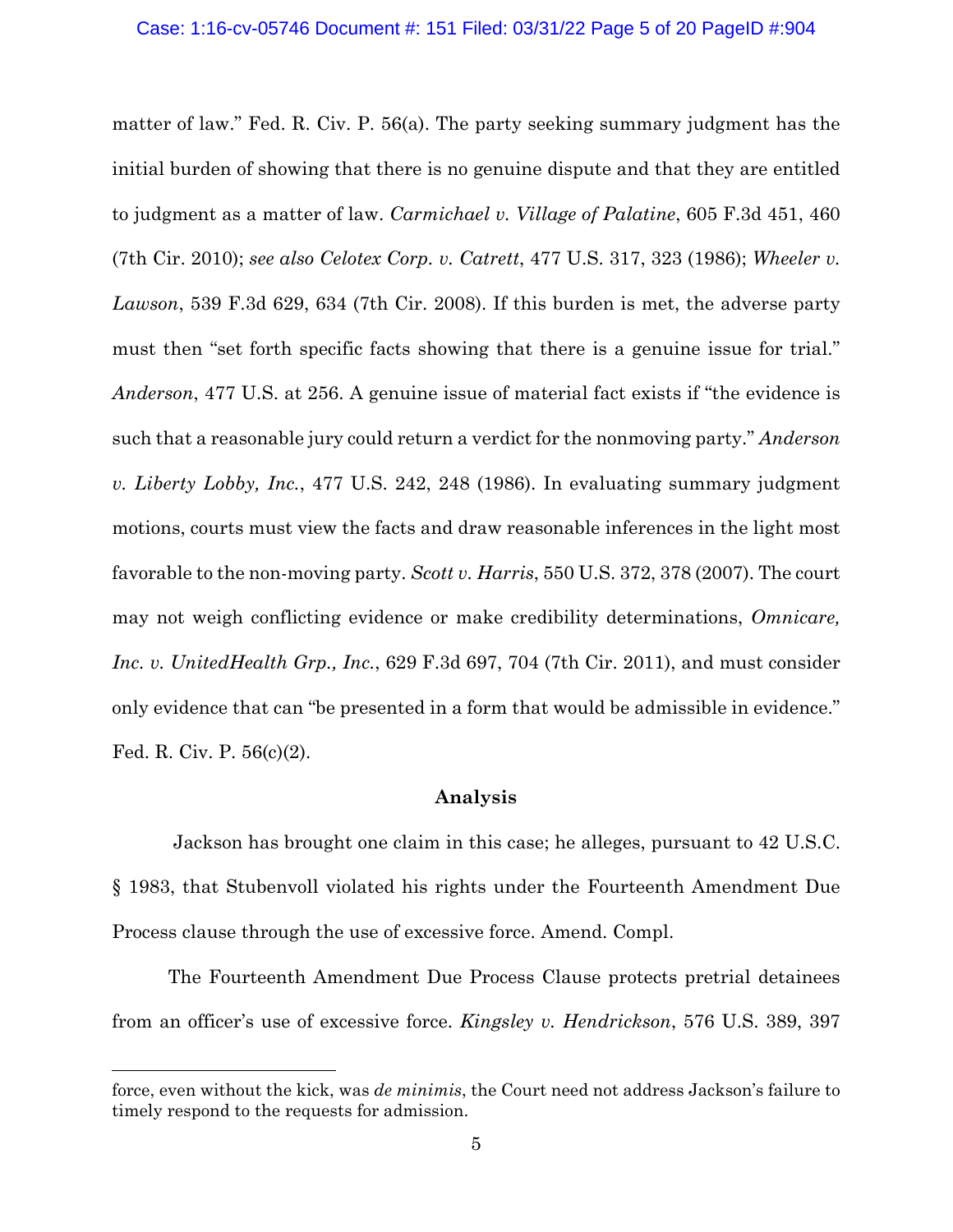#### Case: 1:16-cv-05746 Document #: 151 Filed: 03/31/22 Page 6 of 20 PageID #:905

(2015) (citation omitted). To prevail on an excessive force claim, "a pretrial detainee must show only that the force purposely or knowingly used against him was objectively unreasonable." *Id.* at 396–97. A showing of "objective reasonableness turns on the 'facts and circumstances of each particular case.'" *Id*. at 397 (quoting *Graham v. Connor*, 490 U.S. 386, 396 (1989)). A court, moreover, makes the objective reasonableness determination "from the perspective of a reasonable officer on the scene, including what the officer knew at the time, not with the 20/20 vision of hindsight." *Id.* (citation omitted). A court "must also account for the 'legitimate interests that stem from the government's need to manage the facility in which the individual is detained . . . appropriately deferring to 'policies and practices that in the judgment' of jail officials 'are needed to preserve internal order and discipline and to maintain institutional security.'" *Id.* (quoting *Bell v. Wolfish*, 441 U.S. 520, 540, 547 (1979)).

Stubenvoll has moved for summary judgment on Jackson's excessive force claim, contending that: (1) Stubenvoll used *de minimis* force against an aggressive and defiant detainee, which does not amount to a constitutional violation; (2) Jackson has no injury under the Prison Litigation Reform Act (PLRA), which bars any recovery; and in the alternative (3) Stubenvoll is entitled to a qualified immunity defense. R. 136, Memo. Summ. J. The Court addresses Stubenvoll's first and third arguments. Because the Court agrees with Stubenvoll that Stubenvoll used *de minimis* force and is entitled to a qualified immunity defense, summary judgment is proper, and the Court need not address Stubenvoll's second argument.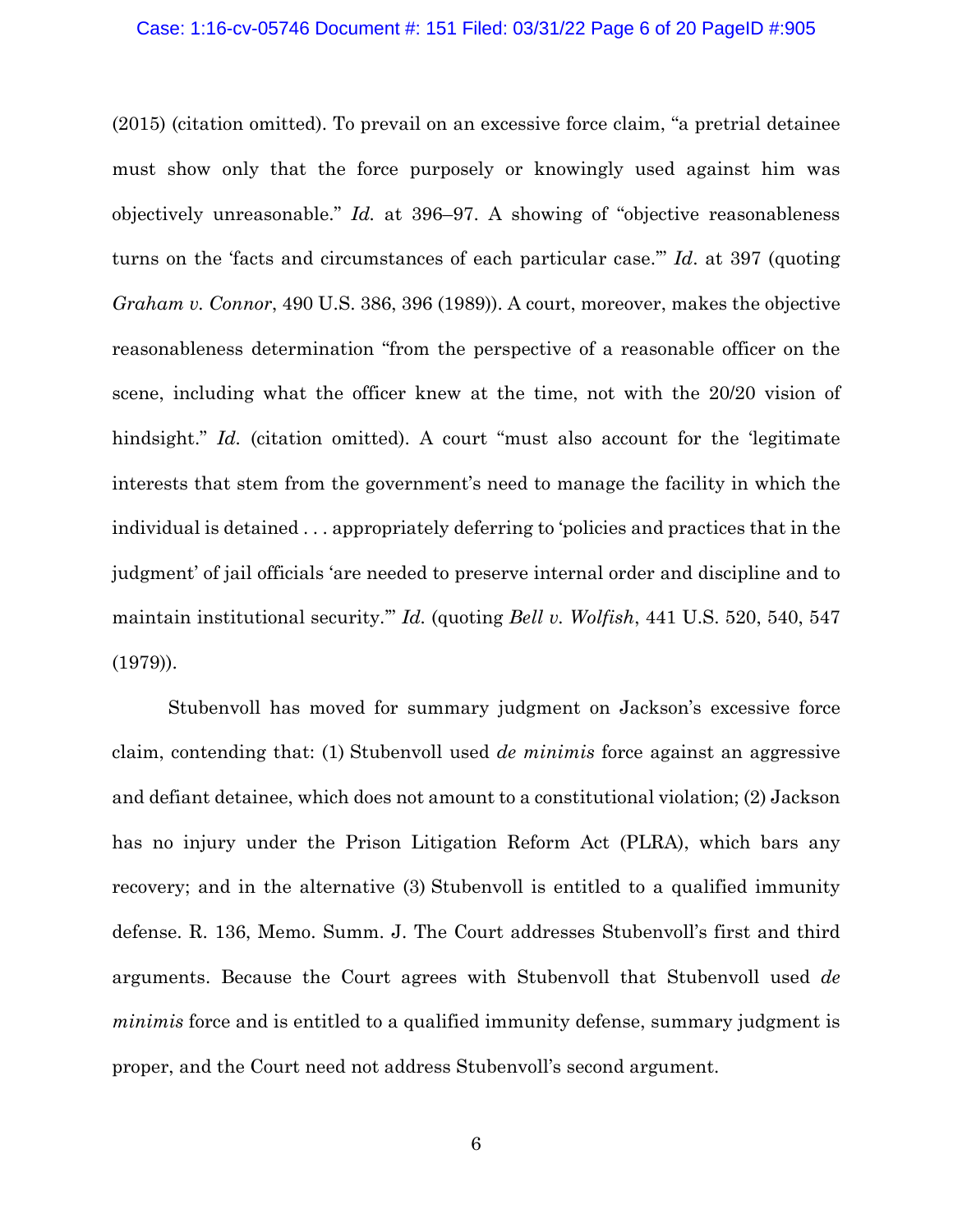## **I.** *De Minimis* **Force**

Stubenvoll argues that the record does not support Jackson's excessive force claim because any force used was *de minimis*, and in response to Jackson's aggressive and defiant behavior. Memo. Summ. J. at 4. Stubenvoll contends that *de minimis*  force cannot support Jackson's excessive force allegation. *Id.*

In cases involving purported excessive force, "the core judicial inquiry" is "whether force was applied in a good-faith effort to maintain or restore discipline, or maliciously and sadistically to cause harm." *Hudson v. McMillian*, 503 U.S. 1, 7 (1992). Relevant factors that bear on the reasonableness or unreasonableness of the force include: "the relationship between the need for the use of force and the amount of force used; the extent of the plaintiff's injury; any effort made by the officer to temper or to limit the amount of force; the severity of the security problem at issue; the threat reasonably perceived by the officer; and whether the plaintiff was actively resisting." *Kingsley*, 576 U.S. at 397 (citation omitted).

"[A]n excessive force claim under the Fourteenth Amendment must involve more than de minimis force. Excessive force under the Fourteenth Amendment is 'force that amounts to punishment.'" *Davis v. Phillips*, 2012 WL 912857, at \*5 (C.D. Ill. Mar. 16, 2012) (quoting *Graham v. Connor*, 490 U.S. 386, 395 n.10 (1989)). *De minimis* force cannot plausibly be considered "punishment," or every "push or shove" of a pretrial detainee would give rise to a constitutional claim. *Id.* (citing *Graham*, 490 U.S. at 396 ("Not every push or shove, even if it may later seem unnecessary in the peace of a judge's chambers, violates the Fourth Amendment.") (internal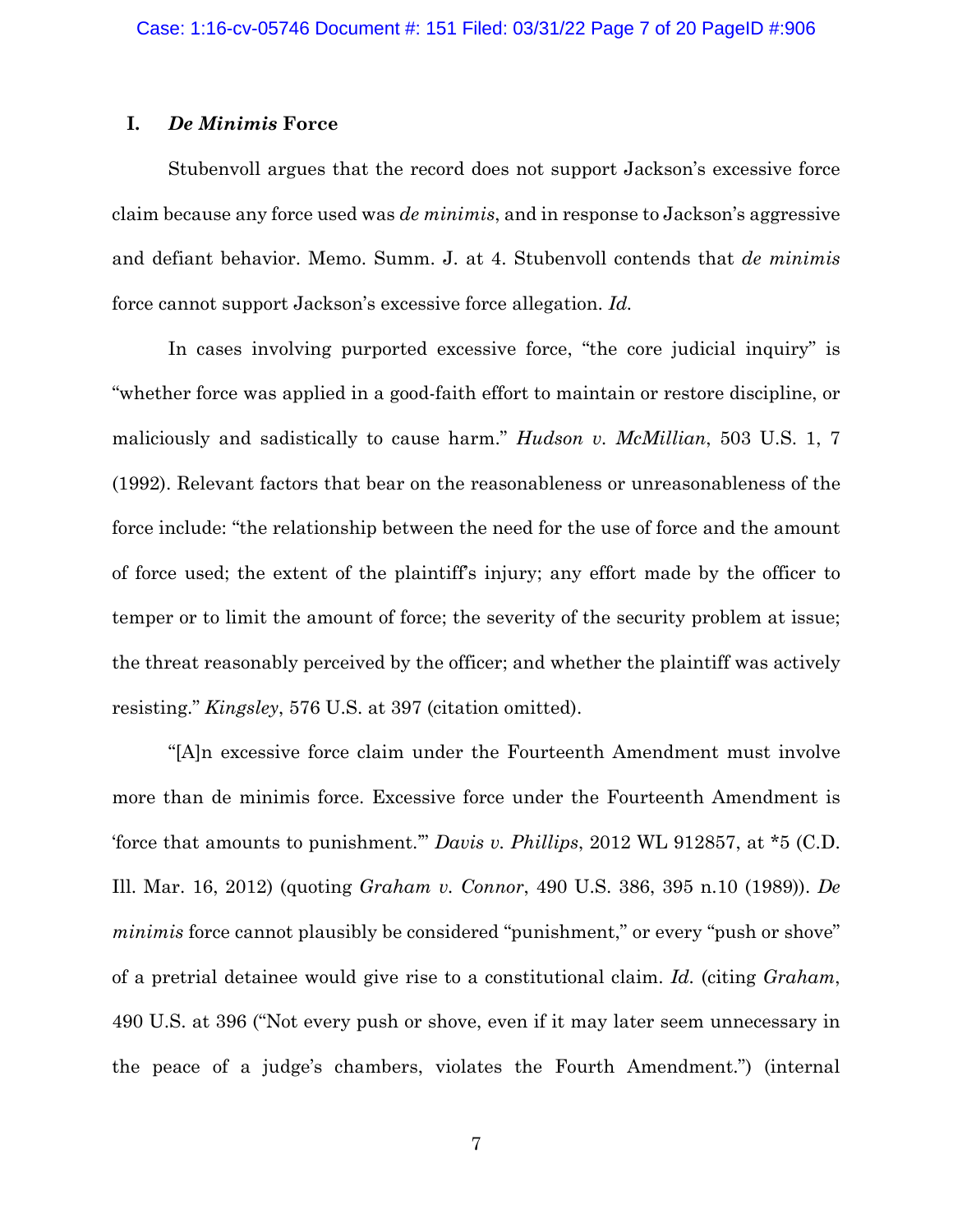#### Case: 1:16-cv-05746 Document #: 151 Filed: 03/31/22 Page 8 of 20 PageID #:907

quotation and citation omitted); *Peterson v. Meris*, 2011 WL 3203675 \*3 (N.D. Ill. 2011) ("[A]n excessive force claim cannot be predicated on a *de minimis* use of physical force.")). Although "a significant injury is not a prerequisite to an excessive force claim, . . . a lack of injury may reflect upon the amount of force used, it is not determinative of whether the force is *de minimis*." *Peterson*, 2011 WL 3203675, at \*3 (citing *Wilkins v. Gaddy*, 559 U.S. 34, 36–37 (2010)). No bright line rule exists as to whether the force used is *de minimis*. *See id.*

Some examples of *de minimis* force failing to support an excessive force claim in this Circuit include: closing a cuffport door on an inmate's hand causing swelling and tenderness, *see Outlaw v. Newkirk*, 259 F.3d 833, 839–40 (7th Cir. 2001); shoving inmate into doorframe once causing bruising on back, *see DeWalt v. Carter*, 224 F.3d 607, 619–20 (7th Cir. 2000), *abrogated on other grounds by Savory v. Cannon*, 947 F.3d 409 (7th Cir. 2020); and pouring a bucket of water on prisoner causing the bucket to hit prisoner on head causing subsequent headaches, *see Lunsford v. Bennett*, 17 F.3d 1574, 1582 (7th Cir. 1994).

On the other side of the coin, examples of force greater than *de minimis*, which could support an excessive force claim include: punching a prisoner with a closed fist, *see Thomas v. Stalter*, 20 F.3d 298, 301–02 (7th Cir. 1994); using a taser gun against prisoner after prisoner refused to get out of bed, *see Lewis v. Downey*, 581 F.3d 467, 475 (7th Cir. 2009); and punching, kicking, kneeing, choking, and body slamming without provocation, causing bruised heel, back pain, and other injuries, *see Wilkins v. Gaddy*, 559 U.S. 34, 38–40 (2010).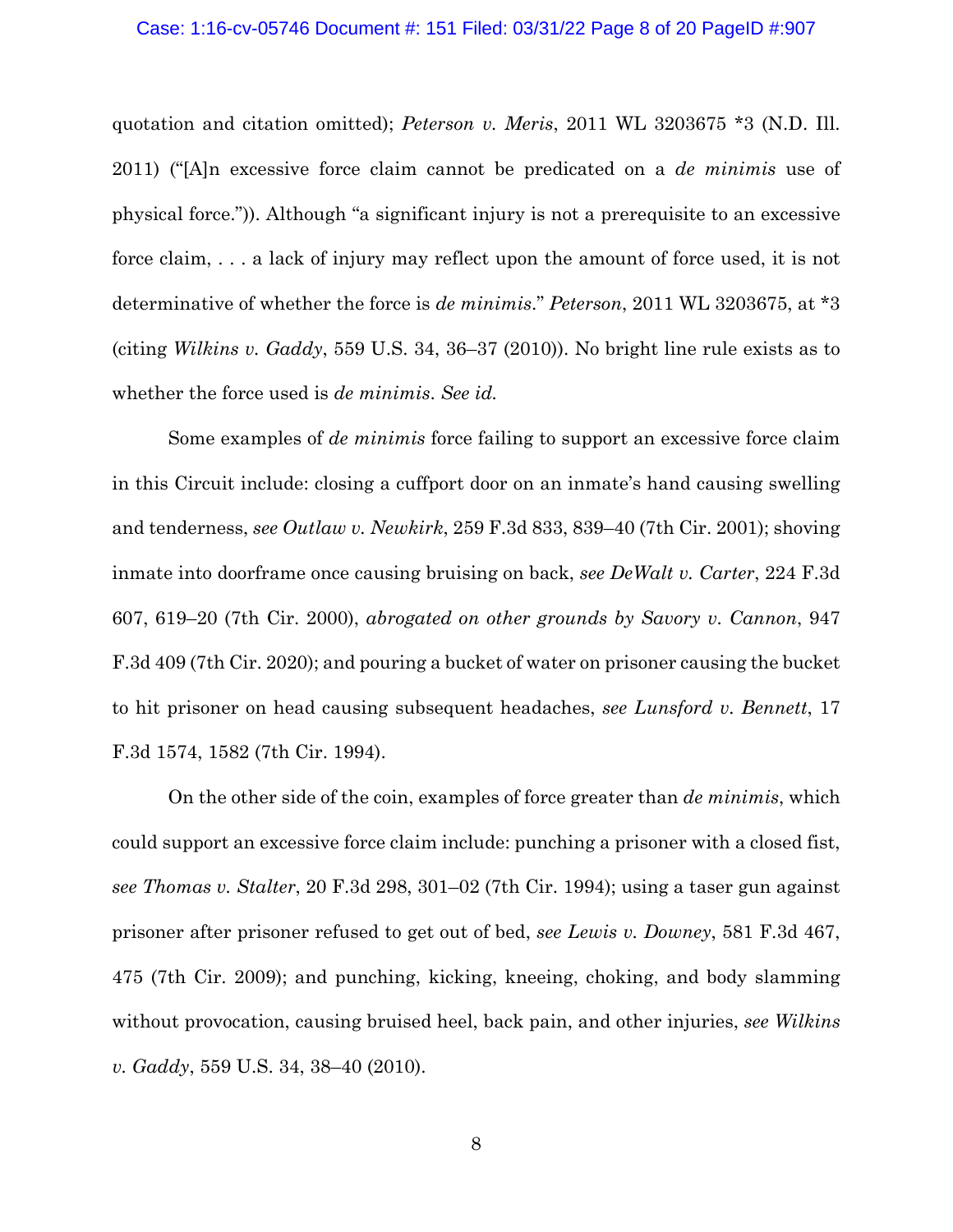#### Case: 1:16-cv-05746 Document #: 151 Filed: 03/31/22 Page 9 of 20 PageID #:908

Applying those concepts here, Jackson cannot escape summary judgment because, even if his account of the incident were accepted as true, a rational jury could not find that Stubenvoll's force was anything more than *de minimis*. Jackson concedes that on December 2, 2015, he initially refused to let Stubenvoll handcuff him unless the handcuffs were placed over his thermal sleeves. Pl.'s Resp. DSOF ¶ 20. Ten minutes later when Stubenvoll came back and was able to successfully cuff Jackson, Jackson admits that he "jawed" at Stubenvoll during the walk from his cell to the elevator, which Jackson acknowledges Stubenvoll interpreted as a verbal assault. *Id.* ¶¶ 22, 23. According to Jackson, once in the elevator, "Stubenvoll, using both hands, shoved Jackson into the elevator wall twice." PSOAF ¶ 17. After the elevator door opened, Jackson maintains that "Stubenvoll grabbed Jackson's handcuffs, spun Jackson around, and escorted Jackson to the holding area." *Id.* ¶ 27. At most, Jackson alleges that the two shoves resulted in a bruised and swollen shoulder, pain, mental anguish, emotional distress, and humiliation. Pl.'s Resp. DSOF ¶¶ 52, 57. Thus, even under Jackson's version of events, no reasonable jury could find Stubenvoll's force excessive because two shoves, following a refusal to be handcuffed and antagonistic "jawing" is *de minimis* and not "repugnant to the conscience of mankind," particularly where the shoves caused only shoulder swelling and pain. *See Outlaw*, 259 F.3d at 840 ("[M]inor injury supports the conclusion that the incident was at most a *de minimis* use of force not intended to cause pain or injury to the inmate").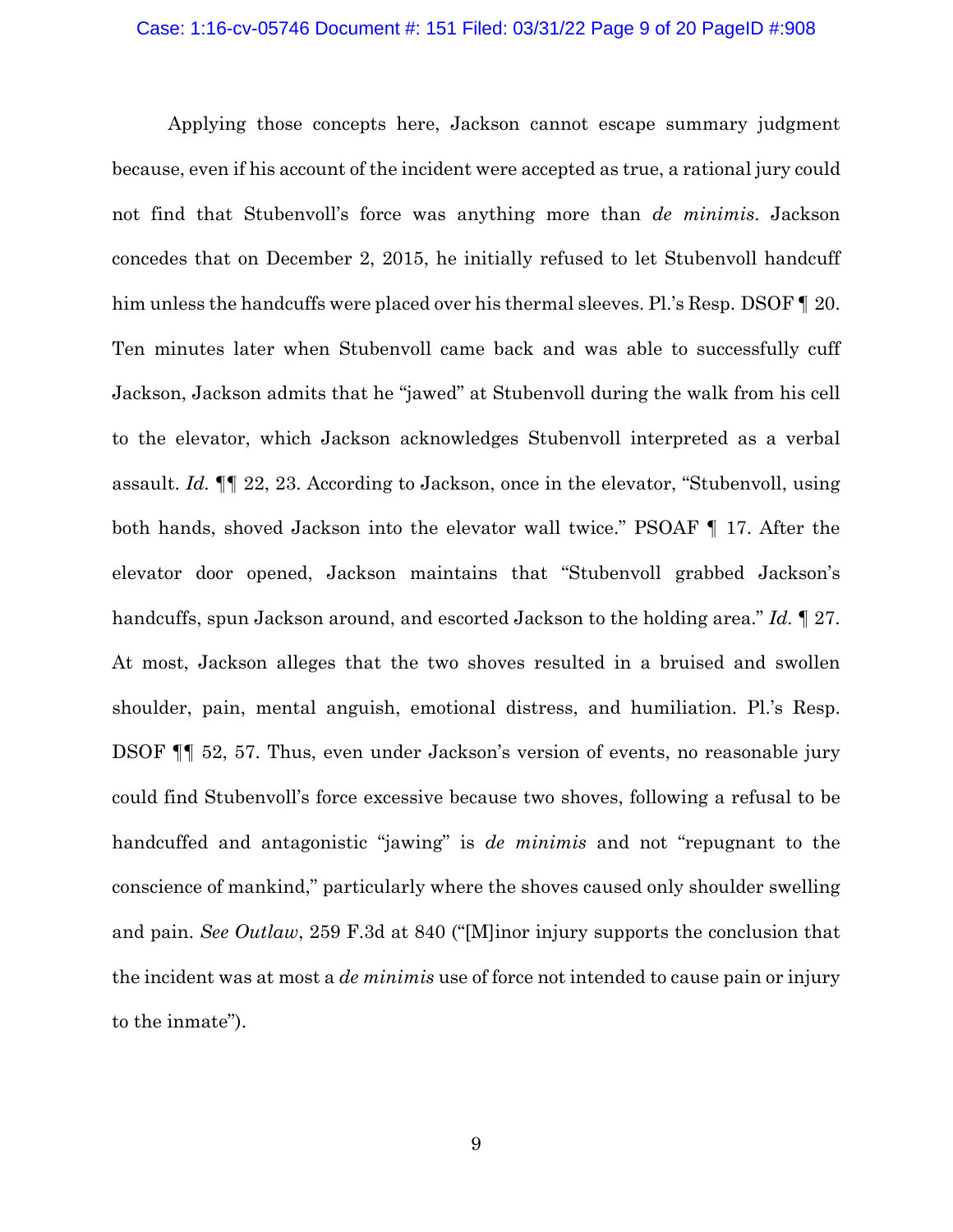#### Case: 1:16-cv-05746 Document #: 151 Filed: 03/31/22 Page 10 of 20 PageID #:909

Contrary to Jackson's assertion, finding that the pushes here constitute *de minimis* force, does not "declare[] open season on prisoners." Resp. at 11. Instead, the Court's holding is consistent with Seventh Circuit precedent regarding *de minimis*  force. As the Seventh Circuit has stated, "[a] single shove that results in bruising is *de minimis* force that will not support a claim of excessive force." *Jones v. Walker*, 358 Fed. App'x 708, 713 (7th Cir. 2009). True, *Jones* involved an excessive force claim brought under the Eighth Amendment, 358 Fed. App'x at 713, and thus required that the force be both objectively *and* subjectively unreasonable, unlike Jackson's claim under the Fourteenth Amendment, which requires only objectively unreasonable force, *see Kemp v. Fulton Cty.*, 27 F.4th 491, 495 (7th Cir. 2022). The context of the Seventh Circuit's holding about a single shove not supporting an excessive force claim implies that it found that such force was not objectively unreasonable. *Jones*, 358 Fed. App'x at 713. However, because the court did not specify whether its holding was based on objectively or subjectively unreasonable force, the Court does not base its finding in this case only on *Jones*.

Importantly, the Court's holding is also consistent with the holdings of other district courts in this Circuit. In *Williams v. Dart*, for example, a pre-trial detainee plaintiff brought a Section 1983 action against a jail officer because the officer put her hands on the plaintiff and pushed him against the wall. 2018 WL 11239693, at \*1 (N.D. Ill. Mar. 12, 2018). The *Williams* court dismissed the plaintiff's excessive force claim, reasoning that "not every malevolent touch by a prison guard gives rise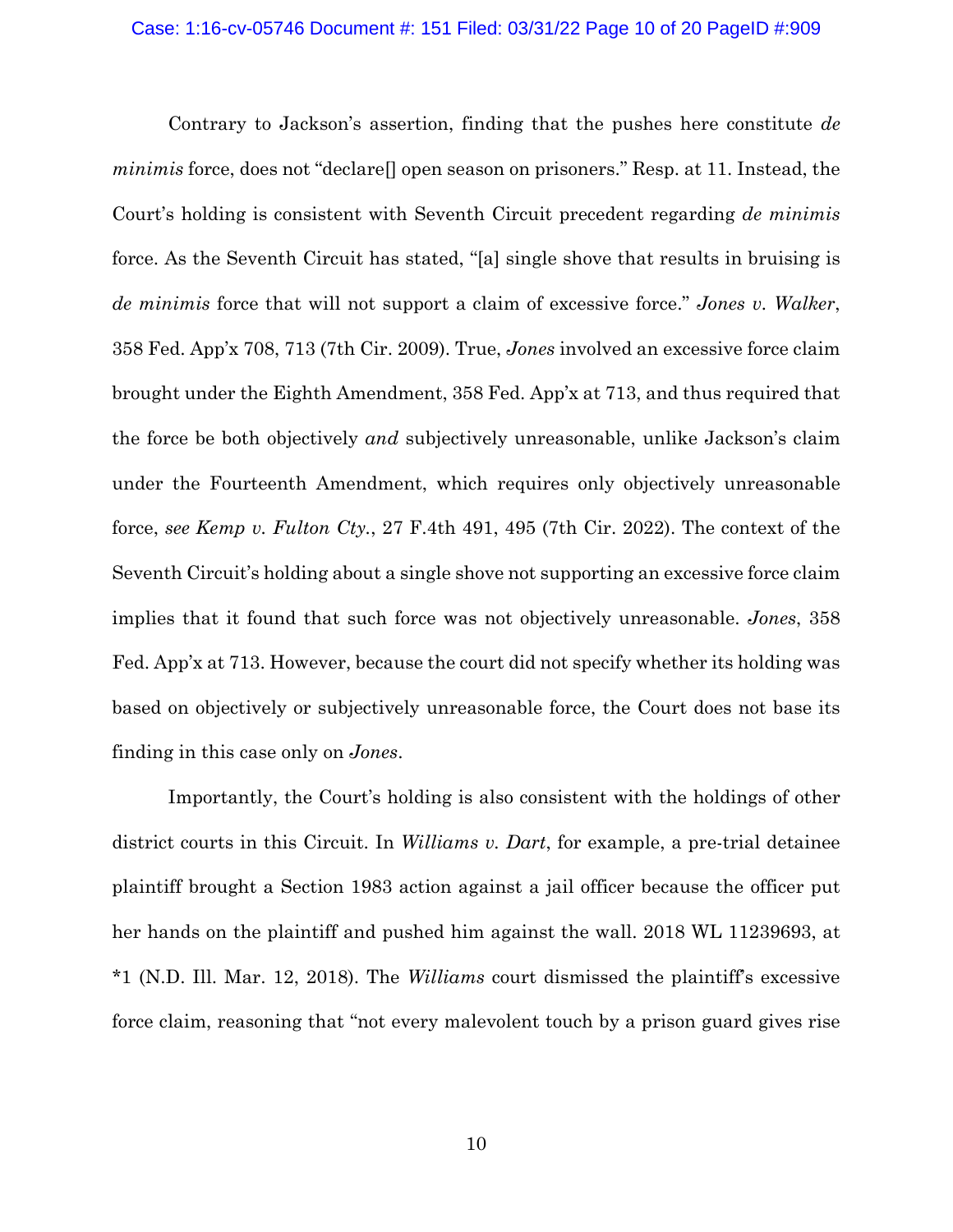#### Case: 1:16-cv-05746 Document #: 151 Filed: 03/31/22 Page 11 of 20 PageID #:910

to a federal cause of action." *Id.* at \*2 (citing *Hudson v. McMillian*, 503 U.S. 1 (1992)).6 Relatedly, in *Floyd v. Nelson*, the plaintiff alleged two officers pushed him on separate occasions. 2002 WL 1483896 (N.D. Ill. July 11, 2002). However, the court found that neither push was greater than *de minimis* force, so the Court granted summary judgment in favor of the defendant. *Id.* at \*8–9. Jackson does not even attempt to meaningfully distinguish these cases.

Jackson argues that Stubenvoll's force was excessive because the Cook County Sheriff's Department prohibits the use of force used by Stubenvoll. Resp. at 7 (citing PSAOF ¶ 14). The Sheriff's training manual, posits Jackson, prohibits, among other things, "[t]he use of force as a response to verbal insults/threats where there is no imminent danger." *Id.* But constitutional principles, rather than police or sheriff polices, govern the Court's excessive force inquiry. *See United States v. Brown*, 871 F.3d 532, 536–37 (7th Cir. 2017) ("a police officer's compliance with the rules of his department is neither sufficient nor necessary to satisfy the Fourth Amendment's reasonableness requirement"); *see also Turner v. City of Champaign*, 979 F.3d 563, 568-69 (7th Cir. 2020) (clarifying how "police training and best practices, while relevant, do not define what is reasonable under the Fourth Amendment."). That is, alleged violations of a regulation or policy are not *ipso facto*, civil rights violations.

<sup>6</sup>The court in *Williams* acknowledged that "*Hudson* involved an Eighth Amendment claim by a convicted prisoner and not a pretrial detainee's Fourteenth Amendment claim, which looks only to the objective reasonableness of the force." 2018 WL 11239693, at \*2. The court nevertheless found "*Hudson'*s meaning that not every unjustified touch by an officer rises to the level of a constitutional violation clearly applies to Plaintiff's allegations." *Id.* So too here, the Court understands that a pretrial detainee's excessive force claim focuses on the objective reasonableness of force. Even so, the reasoning in the Eighth Amendment cases discussed throughout this decision apply to evaluating whether Stubenvoll's force was excessive here.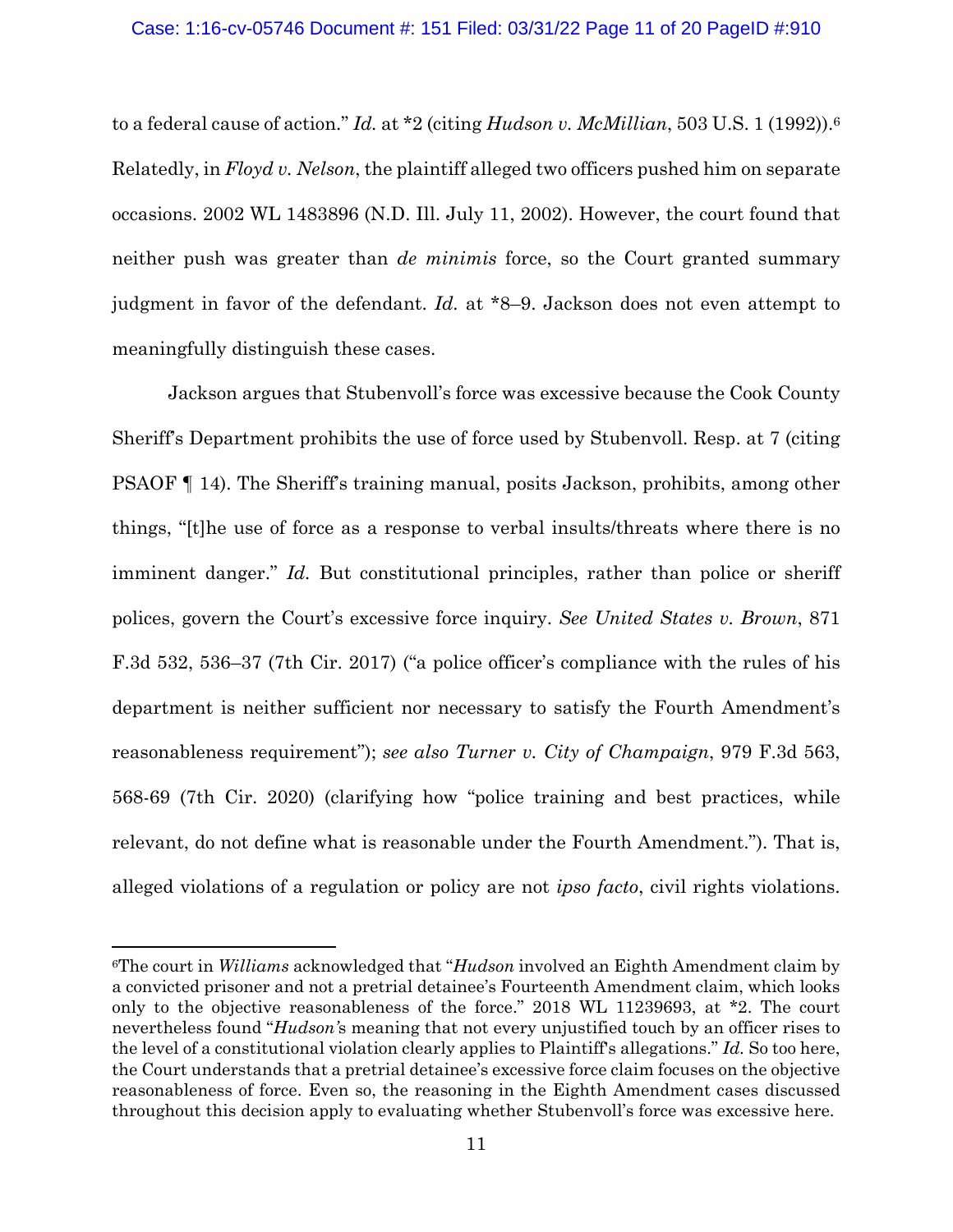#### Case: 1:16-cv-05746 Document #: 151 Filed: 03/31/22 Page 12 of 20 PageID #:911

*See* Seventh Circuit Civil Pattern Jury Instruction 7.04. So, even if the Court accepted Jackson's allegation that Stubenvoll violated the Sheriff's policy, the Court still has to decide whether Stubenvoll's actions violated the Constitution. Here, the Court finds Stubenvoll's two shoves, even under Jackson's version of events, to be *de minimis* and not of the sort that constitutes impermissible "punishment."

Jackson cites *McCloud v. Harmon*, 2020 WL 2616395, at \*3 (C.D. Ill. 2020) to support the argument that Stubenvoll's exerted force amounted to a constitutional violation. In *McCloud*, the court relied on an unpublished order from the Seventh Circuit, *Reid v. Melvin*, 695 F. App'x 982 (7th Cir. 2017), for the proposition that "[i]f no force is necessary, even *de minimis* force may not be used." 2020 WL 2616395, at \*3. However, respectfully, that is not what the court said in *Reid*. In *Reid*, the district court dismissed the plaintiff's excessive force complaint by "focus[ing] on the extent of the injury [the plaintiff] suffered (*de minimis* . . . ), rather than the magnitude of the force [the guard] used." 695 Fed. App'x at 983. The court reasoned that "[w]hile *de minimis* uses of force are non-actionable, a prisoner need not suffer 'serious injury' in order to bring an Eighth Amendment claim." *Id.* (quoting *Hendrickson v. Cooper*, 589 F.3d 887, 890–91 (7th Cir. 2009)). When viewing the allegations in the light most favorable to the plaintiff, the Seventh Circuit could not "conclude that the degree of force [the guard] used was trivial enough to require dismissal." *Id.* The court further determined that the plaintiff's alleged situation was not one in which a prison guard "could reasonably use some degree of force to restore or maintain order" because the plaintiff alleged that he "was confined in his cell, and his hand was simply resting on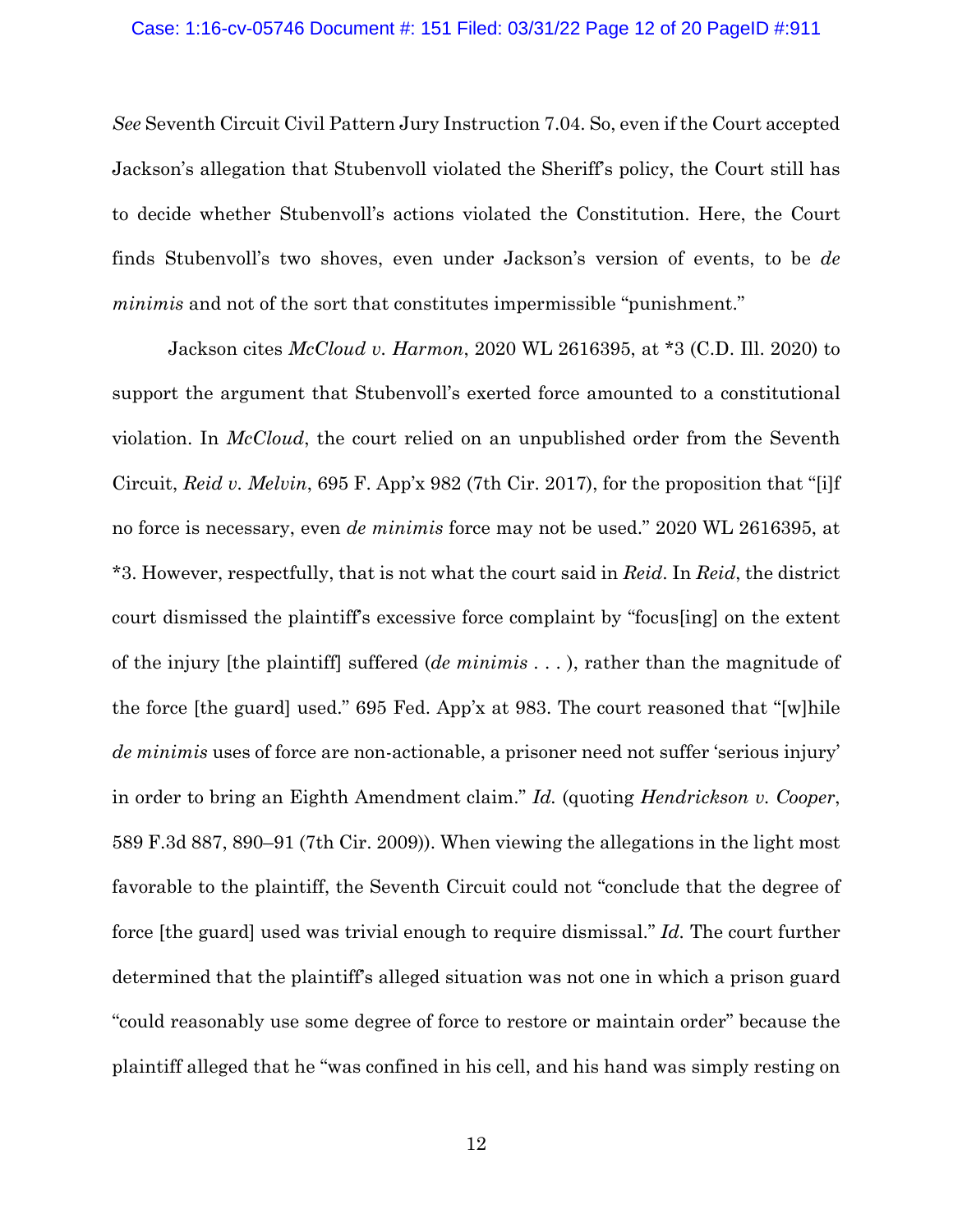#### Case: 1:16-cv-05746 Document #: 151 Filed: 03/31/22 Page 13 of 20 PageID #:912

the opening in the door for the food trays in a manner that posed no threat to the guard." *Id.* at 984. All of this is to say, the Seventh Circuit did not declare in *Reid*  that when no force is necessary, *de minimis* force may not be used, so the Court finds *McCloud* unhelpful to the constitutional analysis here.

In any event, *McCloud* does not advance Jackson's position because the facts here are distinguishable. In *McCloud*, the court could not ascertain, on a motion to dismiss posture, whether the plaintiff made a threshold showing that the force used was unnecessary: "[w]hile it might be that some force might have been needed under the circumstances, the Court cannot determine whether Plaintiff has made a threshold showing that the force was unnecessary . . . ." *Id.* 2020 WL 2616395, at \*3. The court in *McCloud* therefore dismissed the plaintiff's complaint, pursuant to Federal Rule of Civil Procedure 12(b)(6). Here, on summary judgment, Jackson has had the opportunity to pursue discovery to show that Stubenvoll's force was excessive. Jackson has failed to do so because even accepting as true that Stubenvoll shoved Jackson twice merely because Jackson refused to get into cuffs and was "jawing" Stubenvoll, those shoves still amount to *de minimis* force.

In addition, Jackson makes much ado about certain factual disputes in the record, including whether Jackson kicked Stubenvoll in the elevator (he claims he did not) and when the alleged kick took place (he claims Stubenvoll previously stated that Jackson only kicked Stubenvoll *after* Stubenvoll shoved Jackson). *See* Resp. at 1–2, 6–7, 8–9. While such factual disputes would typically give the Court pause, Jackson has failed to identify a *genuine* dispute of material fact. "A factual dispute is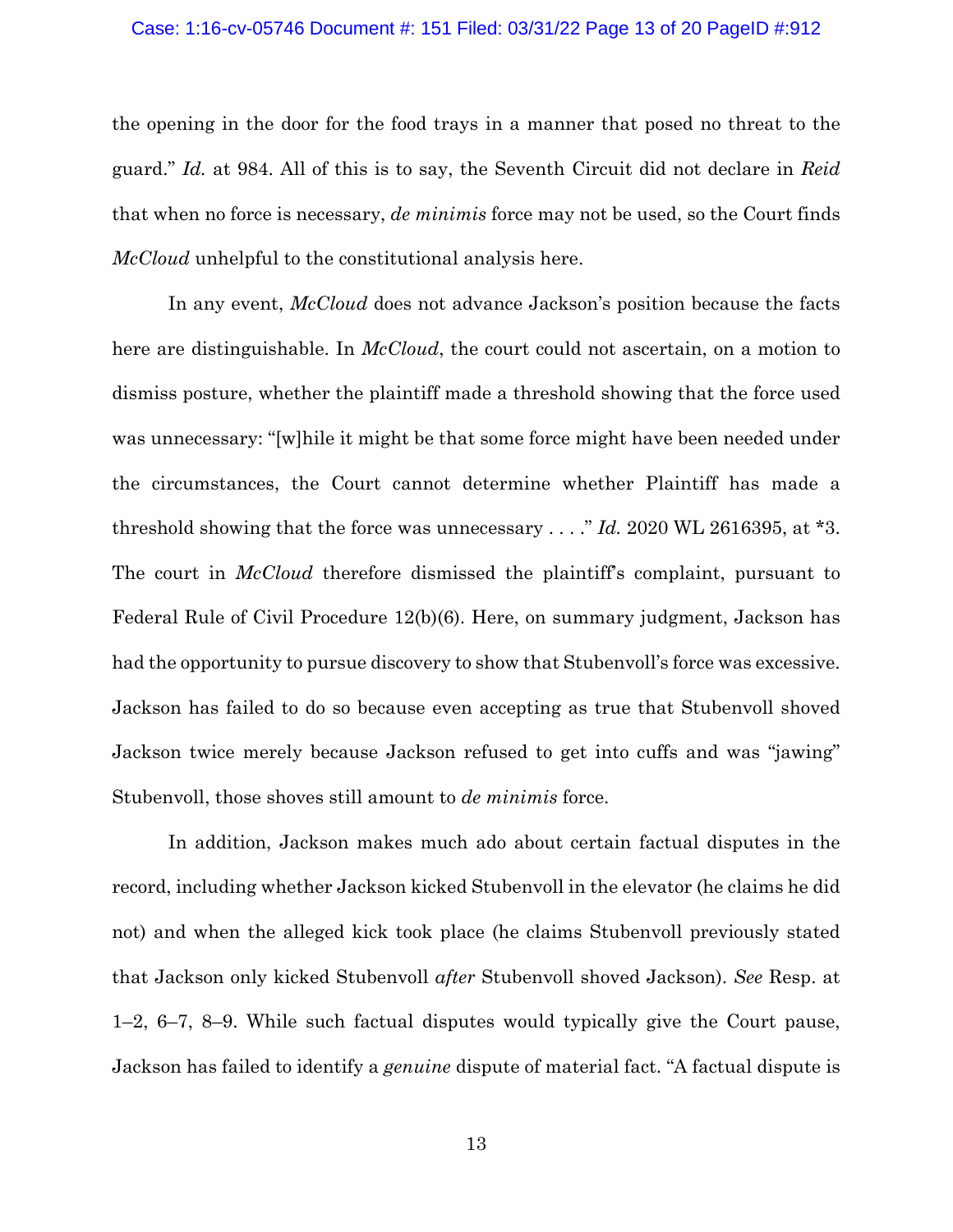#### Case: 1:16-cv-05746 Document #: 151 Filed: 03/31/22 Page 14 of 20 PageID #:913

genuine only if the evidence is such that a reasonable jury could return a verdict for the nonmoving party." *Alston v. City of Madison*, 853 F.3d 901, 910–11 (7th Cir. 2017) (internal quotation marks and citations omitted). Here, the Court finds, that even if no kick took place, as Jackson insists, summary judgment is still proper because no reasonable jury could return a verdict for Jackson.

Jackson similarly emphasizes that Stubenvoll's statement changed between a video statement he made near the time of the incident and Stubenvoll's subsequent deposition. Resp. at 13. But, that goes to Stubenvoll's credibility, which the Court may not resolve at this stage. The Court cannot weigh evidence or make credibility determinations on summary judgment because those tasks are reserved for the factfinder. *See Deets v. Massman Constr. Co.*, 811 F.3d 978, 982 (7th Cir. 2016) ("credibility determination[s] may not be resolved at summary judgment"); *see also Anderson v. Liberty Lobby, Inc.*, 477 U.S. 242, 255 (1986) ("credibility determinations, the weighing of the evidence, and the drawing of legitimate inferences from the facts are jury functions, not those of a judge").

In sum, Jackson has not directed the Court to sufficient evidence such that a reasonable jury could find in his favor on his excessive force claim. The Court therefore finds that summary judgment is proper on that basis. However, as discussed further below, even if summary judgment were not proper on that basis, the Court finds that it must grant summary judgment in light of Stubenvoll's qualified immunity defense.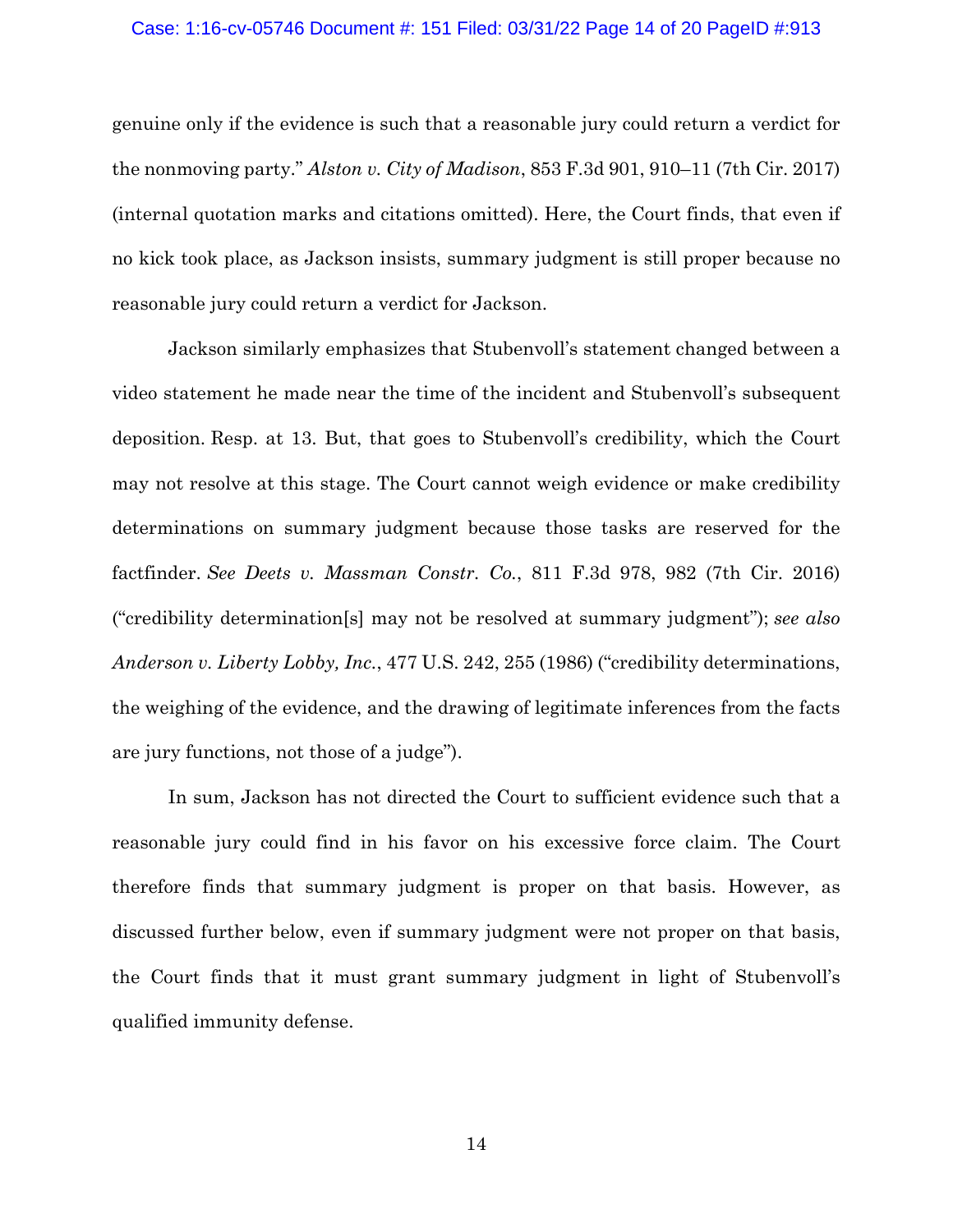### **II. Qualified Immunity**

Qualified immunity "'shields officials from civil liability so long as their conduct does not violate clearly established . . . constitutional rights of which a reasonable person would have known.'" *Hernandez v. Mesa*, 137 S. Ct. 2003, 2007 (2017) (quoting *Mullenix v. Luna*, 577 U.S. 7 (2015) (*per curiam*)). "The doctrine of qualified immunity balances dueling interests—allowing officials to perform their duties reasonably without fear of liability on the one hand and 'affording members of the public the ability to vindicate constitutional violations by government officials who abuse their offices' on the other." *Lopez v. Sheriff of Cook Cty.*, 993 F.3d 981, 987 (7th Cir. 2021) (internal citation omitted). "The purpose of qualified immunity is to protect 'all but the plainly incompetent or those who knowingly violate the law.'" *Humphrey v. Staszak*, 148 F.3d 719, 727 (7th Cir. 1998) (quoting *Malley v. Briggs*, 475 U.S. 335, 341 (1986)).

Qualified immunity is an affirmative defense, but once a defendant properly raises the defense, the burden shifts to the plaintiff to defeat it. *Leiser v. Kloth*, 933 F.3d 696, 701 (7th Cir. 2019), *cert. denied*, 140 S. Ct. 2722 (2020). Here, Stubenvoll has properly raised the defense of qualified immunity, *see, e.g.*, *Buchanan v. Pfister*, 2020 WL 902829, at \*12 (N.D. Ill. Feb. 25, 2020), so Jackson bears the burden of defeating the defense, *see Leiser,* 933 F.3d at 701.

In determining whether qualified immunity applies, courts engage in a twoprong inquiry. *Rose ex rel. Estate of Williams v. Cline*, 902 F.3d 643, 648 (7th Cir. 2018). Under the first prong, the court inquires whether the facts, in the light most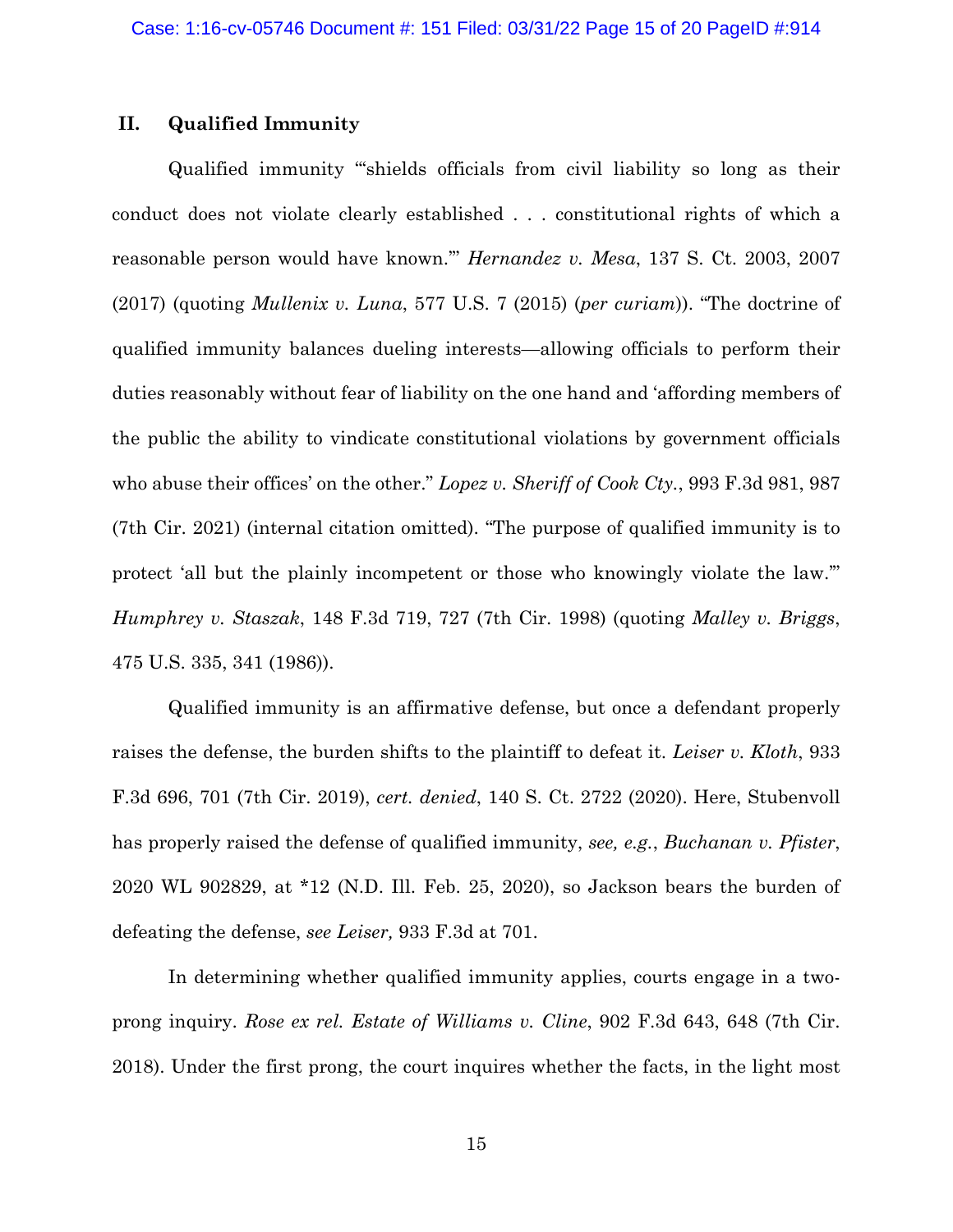#### Case: 1:16-cv-05746 Document #: 151 Filed: 03/31/22 Page 16 of 20 PageID #:915

favorable to the injured party, show that the officer's conduct violated a constitutional right. *Saucier v. Katz,* 533 U.S. 194, 201 (2001). Under the second prong, the court inquires whether the constitutional right was clearly established at the time of the challenged conduct. *Id*.

The Supreme Court has held that "use of excessive force is an area of the law 'in which the result depends very much on the facts of each case,' and thus police officers are entitled to qualified immunity unless existing precedent 'squarely governs' the specific facts at issue." *Kisela v. Hughes*, 138 S. Ct. 1148, 1153 (2018) (quoting *Mullenix*, 577 U.S. at 13). The Supreme Court further explained "[p]recedent involving similar facts can help move a case beyond the otherwise 'hazy border between excessive and acceptable force' and thereby provide an officer notice that a specific use of force is unlawful." *Id.* (quoting *Mullenix*, 577 U.S. at 14). To meet the burden of showing that defendant's conduct violated clearly established law, a plaintiff may offer closely analogous cases or evidence that the defendant's conduct was so obviously a violation of the Constitution that a reasonable officer would have known this without court guidance. *See Dockery v. Blackburn*, 911 F.3d 458, 466 (7th Cir. 2018).

Jackson states that his excessive force claim should be analyzed under the Fourth Amendment. Resp. at 12. While this was the law until the Supreme Court decided *Kingsley v. Hendrickson* in 2015, now, courts evaluate pretrial detainee's excessive force claims under the Fourteenth Amendment. 576 U.S. 389, 389 (2015). But this difference does not fundamentally change the analysis, as excessive force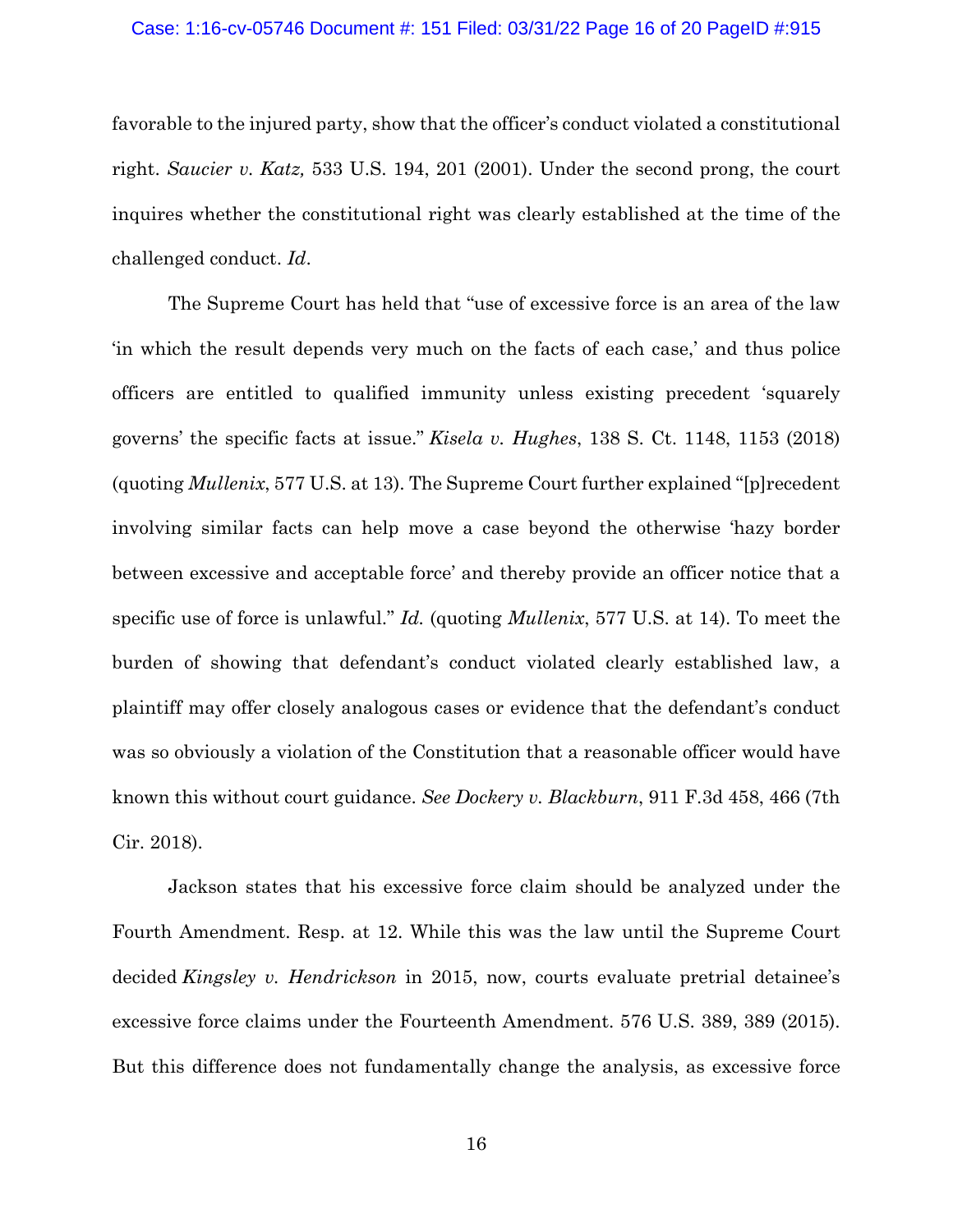claims brought under the Fourth and Fourteenth Amendment are evaluated under substantially similar "objective reasonableness standards." *Richman v. Sheahan*, 512 F.3d 876, 882 (7th Cir. 2008) (discussing the objective reasonableness standard applied to Fourth Amendment claims); *Davis v. Abdeljaber*, 2021 WL 1172597, at \*2 (N.D. Ill. Mar. 29, 2021) (discussing the objective reasonableness standard applied to Fourteenth Amendment claims). What's more, the Seventh Circuit and other courts in this District have relied on cases addressing whether qualified immunity bars excessive force claims brought under the Fourth and Fourteenth Amendments interchangeably. *See Abbott v. Sangamon County*, 705 F.3d 706, 732 (7th Cir. 2013); *Davis v. Leginza*, 2021 WL 1172599, at \*6 (N.D. Ill. Mar. 29, 2021). So, the cases addressing Fourth Amendment claims cited by Jackson, in support of his argument that qualified immunity does not bar his excessive force claim, are instructive. Resp. at 14.

The Court finds that none of the cases cited by Jackson are analogous such that they overcome Stubenvoll's qualified immunity defense. *See Abbott v. Sangamon Cty., Ill.*, 705 F.3d 706, 732 (7th Cir. 2013) (deploying a taser in dart mode against a nonviolent misdemeanant who had just been tased in dart mode and made no movement); *Herzog v. Vill. of Winnetka*, 309 F.3d 1041, 1043 (7th Cir. 2002) (shoving pulled-over driver to the ground, causing her to fall into the bushes, forcing a plastic breath screening device into plaintiff's mouth, cracking her tooth in the process, and refusing to loosen chafing handcuffs); *Morfin v. City of East Chicago*, 349 F.3d 989, 1005 (7th Cir. 2003) (grabbing individual, twisting arm, and shoving him toward the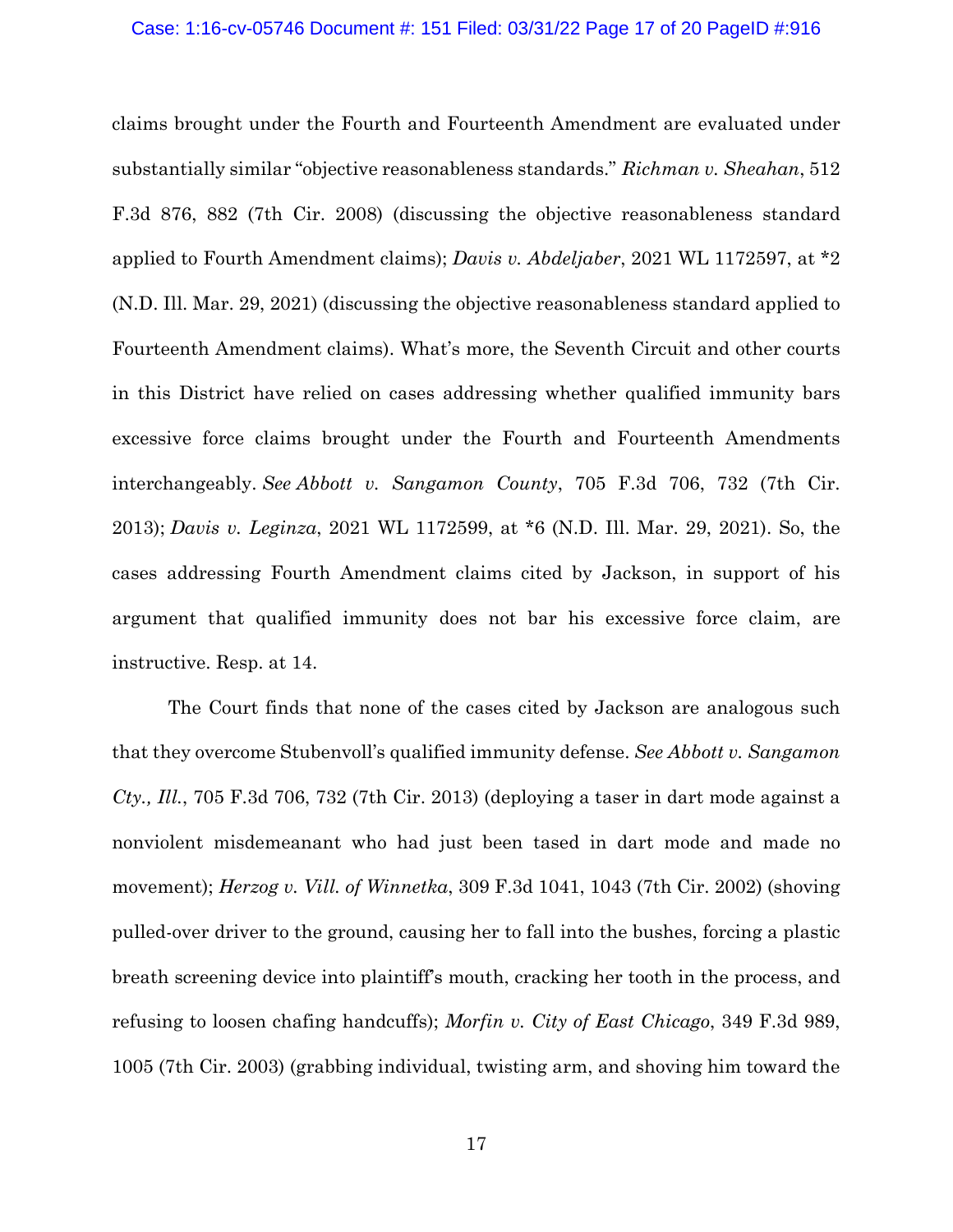wall and taking him to the floor when the individual did not pose a threat to the officers); *Titran v. Ackman*, 893 F.2d 145, 148 (7th Cir. 1990) (intentionally restraining, jolting, and roughing up a pretrial detainee without physical provocation); *Clash v. Beatty*, 77 F.3d 1045, 1048 (7th Cir. 1996) (noting that district court's decision denying summary judgment on qualified immunity defense was narrow, where district court found that there were missing facts about the relationship between officer's shove of handcuffed suspect into car and the harm suspect may have presented); *DuFour-Dowell v. Cogger*, 969 F. Supp. 1107, 1120 (N.D. Ill. 1997) (defendants were not entitled to qualified immunity on excessive force claim where they threw plaintiff "to the floor and applied substantial pressure to her back even though she responded with virtually no resistance and had given virtually no indication of fleeing"); *Lanigan v. Vill. of E. Hazel Crest, Ill.*, 110 F.3d 467, 474– 77 (7th Cir. 1997) (reversing district court's grant of defendant-officer's motion to dismiss plaintiff's excessive force claim, where officer's alleged force consisted of "one violent push and poke"; Seventh Circuit found that determining whether officer's actions were reasonable in light of the totality of the circumstances—as well as whether officer was entitled to qualified immunity—required an analysis of the evidence, including statements from witnesses, and thus was premature at the motion to dismiss stage).

The Court cannot say that, even under Jackson's version of events, Stubenvoll's "conduct in question [was] 'so egregious and unreasonable that, notwithstanding the lack of an analogous decision, no reasonable officer could have

18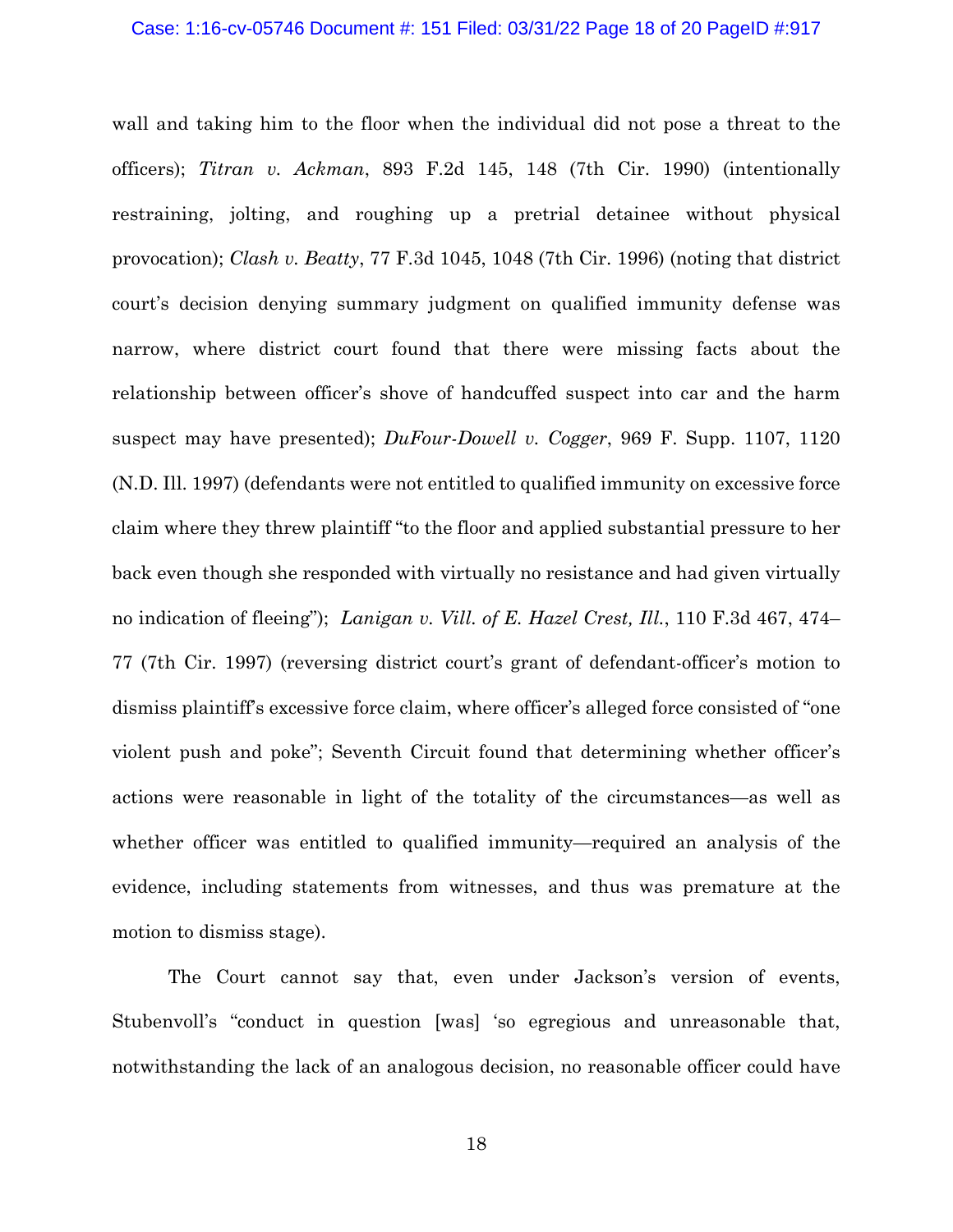#### Case: 1:16-cv-05746 Document #: 151 Filed: 03/31/22 Page 19 of 20 PageID #:918

thought he was acting lawfully.'" *Dockery v. Blackburn*, 911 F.3d 458, 466–67 (quoting *Abbott v. Sangamon Cty., Ill.*, 705 F.3d 706, 723–24 (7th Cir. 2013)). In the absence of analogous precedent, courts in this District have found that a plaintiff's right to be free from excessive force was obviously violated when the evidence supported a finding of much more extreme force than the force Jackson claims Stubenvoll applied here. *See, e.g.*, *Alicea v. Thomas*, 815 F.3d 283 (7th Cir. 2016) (defendant-police officers' alleged actions, if proven, in commanding a dog to attack plaintiff-suspect who was complying with orders, and punching, stomping, and kicking him when he was on the ground, violated the plaintiff's clearly established rights for qualified immunity purposes); *Godinez v. City of Chicago*, 2019 WL 5592721, at \*9–11 (N.D. Ill. 2019) (defendant-officers stepped on plaintiff's shoulder and head, while plaintiff was handcuffed and lying on his stomach, until plaintiff became unconscious and later died); *see also Herzog*, 309 F.3d at 1043. Jackson has not presented a version of facts before the Court demonstrating Stubenvoll's use of force was anywhere near as extreme as that at issue in *Alicea*, *Godinez,* or *Herzog*, nor has Jackson presented evidence that Stubenvoll's conduct was so obviously a violation of the Constitution that a reasonable officer would have known this without court guidance. *See Dockery*, 911 F.3d at 466.

Thus, even if summary judgment was not warranted in Stubenvoll's favor based on the *de minimis* use of force, he would be entitled to summary judgment due to qualified immunity.